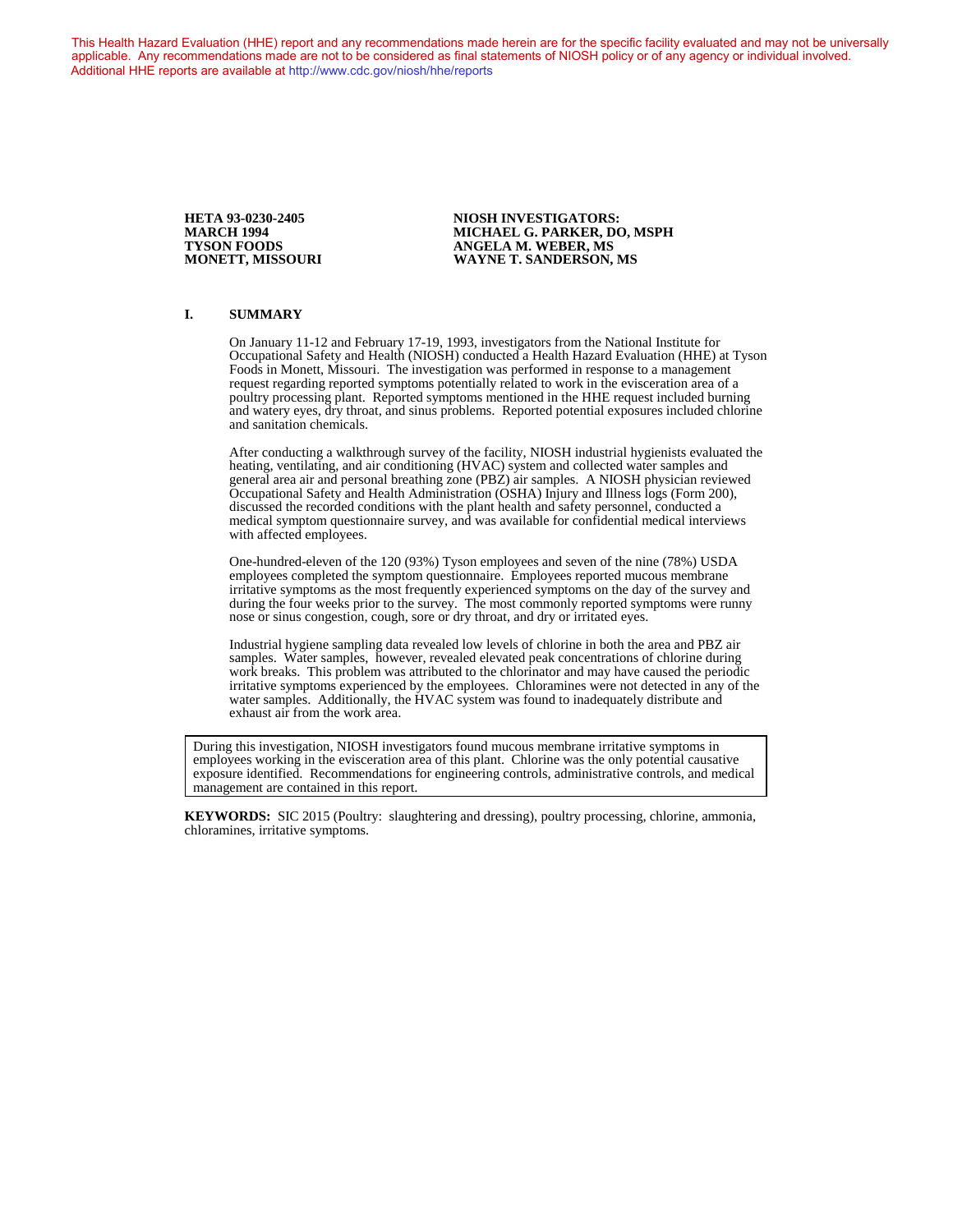Page 2 - Health Hazard Evaluation Report No. 93-0230-2405

# **II. INTRODUCTION**

On October 30, 1992, a National Institute for Occupational Safety and Health (NIOSH) health hazard evaluation (HHE) was requested by the management of the Tyson Foods poultry processing plant in Monett, Missouri. NIOSH was asked to evaluate workers' exposures to chlorine or sanitation chemicals used during the processes. Symptoms listed on the HHE request include burning and watery eyes, dry throat, and sinus problems.

Site visits involving a medical and industrial hygiene team were performed on January 11-12, and February 17-19, 1993. An opening conference was conducted by NIOSH investigators to present an overview of the HHE program and discuss plans for the investigation. Immediately following the opening conference, a walkthrough survey was conducted in the plant. Following the walkthrough, medical and industrial hygiene surveys were conducted. The medical evaluation consisted of reviews of the Occupational Safety and Health Administration (OSHA) Injury and Illness logs (Form 200), discussions with the plant health and safety personnel, administration of a medical symptom questionnaire, and the opportunity for employees to have confidential medical interviews with the NIOSH physician. The environmental survey included a review of work practices, an assessment of the industrial hygiene and safety conditions, analysis of the ventilation system, and collection of water and air samples for chlorine and analysis of water samples for levels of free-available chlorine.

# **III. BACKGROUND**

### **Facility Description**

There are three major work areas in the plant: 1) live-receiving, 2) evisceration and inspection, and 3) final processing. Walls physically separate the three areas, each having separate ventilation systems to prevent cross-contamination from initial stages of processing to the final product. Live chickens are delivered to the plant by truck, suspended on shackles on a conveyor system, and mechanically killed and defeathered in the live-receiving area. The chickens are then dropped from the shackles onto a conveyor belt which delivers the birds to the evisceration area.

In evisceration, the birds are rehung on shackles which carry them to one of three evisceration lines. Evisceration machines spray the birds with superchlorinated water and remove the entrails of the bird which the USDA inspectors examine for defects or signs of disease. If birds are condemned by the inspector, they are removed from the processing line, and if a bird has a minor imperfection or is contaminated with fecal material, it is sent to the salvage area for reprocessing. After the birds are inspected, the liver and gizzards of the chickens are harvested, and the birds pass through additional machines which detach the entrails, necks and tails, and wash out the insides of the carcass. The birds are then chilled in large

tanks and packaged as either whole birds or as chicken parts. Figure 1 is a lay-out of the evisceration area where the NIOSH investigation was conducted (not to scale).

Three processing lines operate from Sunday night through Thursday night (9 p.m. to 6 a.m.), with a day shift (6 a.m. to 3 p.m.) followed by a clean-up shift (3 p.m. to 9 p.m.). There are two USDA inspectors and eight Tyson employees on each evisceration line during both shifts. Approximately 10 employees work in the salvage area, and approximately 5 employees work in the rehang area. Chickens are processed at a rate of 200,000 birds per day, with the evisceration lines running at 70 birds per minute.

Employees are given two 30-minute breaks during a shift, at which time the machines and work areas are sprayed with high-pressure hoses to remove poultry-waste products from the surfaces.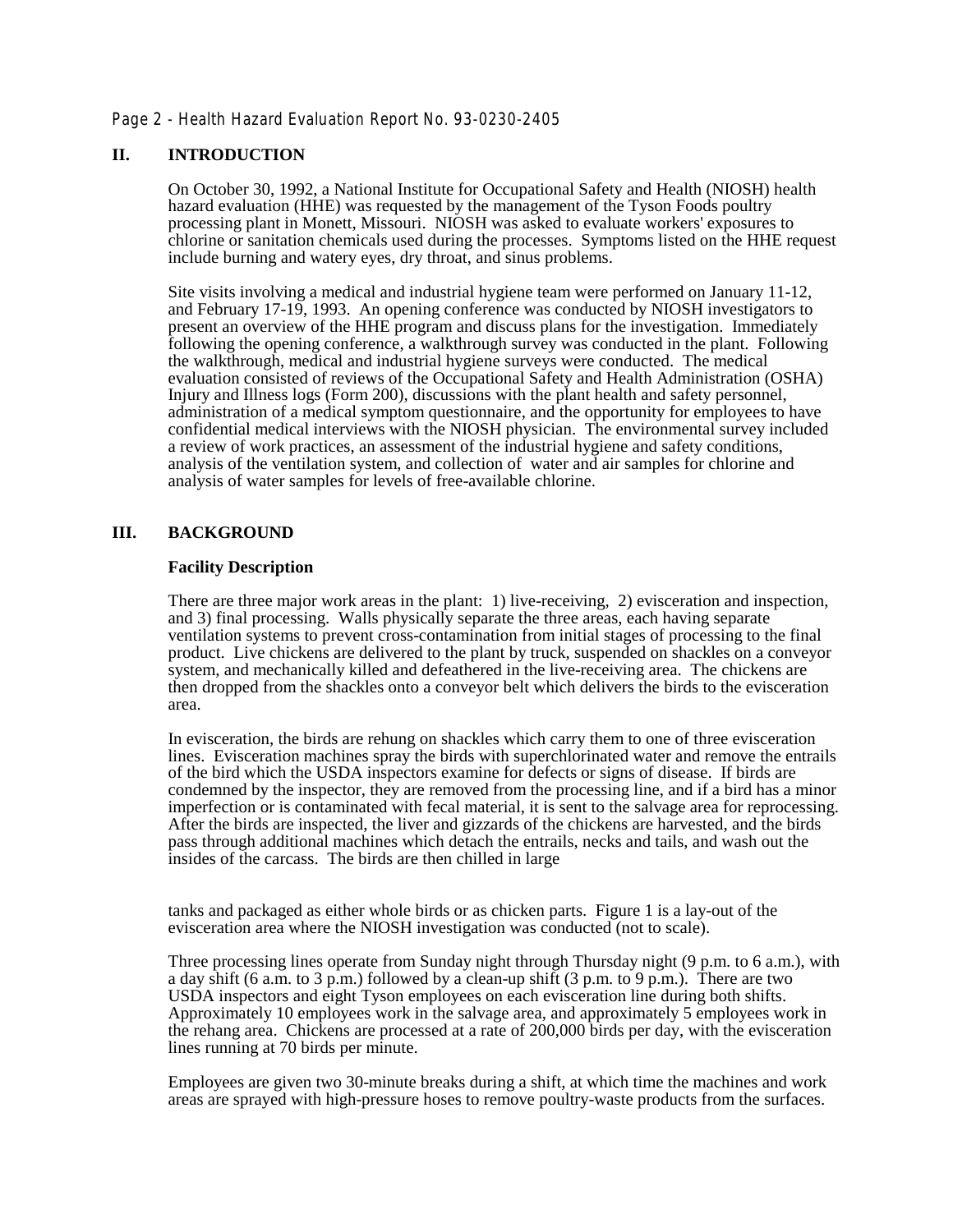### Page 3 - Health Hazard Evaluation Report No. 93-0230-2405

During the clean-up shift, an alkaline solution is prepared and mixed with water in a 55-gallon drum and dispensed into buckets, where it is mixed with a 5% sodium hypochlorite solution. The equipment is sprayed with high pressure hoses, foamed with the cleaning solution, hand scrubbed, rinsed, and inspected. A concentrated quaternary ammonium compound is applied to the equipment as a sanitizer, but not rinsed off. The clean-up shift for the adjacent deboning area is scheduled during the day shift of the evisceration area.

Initially, symptoms among the USDA inspectors were thought to be caused by the cleaning compounds used in the deboning area which drained through the evisceration area; however, remedial actions did not eliminate the complaints. Before the NIOSH investigation, Tyson hired a ventilation engineer to evaluate problems associated with excessive condensation throughout the facility. The engineer recommended installing a new ventilation system to control the problem.

Area air samples and personal breathing zone samples had been collected for chlorine by a Tyson area safety manager on two separate occasions before the NIOSH survey. All air sample results were found to be well below the OSHA permissible exposure limit for chlorine. Water samples were found to have a pH of 7; trichloramines are typically not formed at a pH of 7.

#### **Formation of Chloramines**

The USDA requires that spray water on evisceration machines, and in salvage or reprocessing areas, be superchlorinated to at least 20 ppm chlorine in order to kill bacteria caused by fecal contamination.<sup>1</sup> Additionally, the water in the chiller tanks may be superchlorinated to 20 ppm chlorine to prevent bacterial cross contamination of the carcasses. At the Tyson plant, water is superchlorinated by injecting chlorine gas into the water to form hypochlorous acid (HOCl). In order for chloramines to form, nitrogen compounds, such as ammonia or amines, must be present.<sup>2</sup> HOCl reacts with such compounds as the degradation products of organic nitrogenous matter to form three chloramine compounds: mono-chloramine  $(NH_2Cl)$ , di-chloramine  $(NHCl_2)$ , and tri-chloramine, also known as nitrogen trichloride  $(NCl<sub>3</sub>)$ . The reactions of chlorine and ammonia in water are as follows:

| $NH_3$ + HOCl   | $\rightarrow$ NH <sub>2</sub> Cl + H <sub>2</sub> O | $(1)$ mono-chloramine |
|-----------------|-----------------------------------------------------|-----------------------|
| $NH,Cl + HOCl$  | $\leftrightarrow$ NHCl, + H <sub>2</sub> O          | $(2)$ di-chloramine   |
| $NHCI_2 + HOCI$ | $\rightarrow$ NCl <sub>3</sub> + H <sub>2</sub> O   | (3) tri-chloramine    |

The species of chloramine formed and the concentrations of each are affected by the concentrations of chlorine and ammonia as well as pH and temperature.<sup>3</sup> The lower the pH and the higher the chlorine:ammonia ratio, the greater the tendency to produce tri-chloramine. If ammonia or mono-chloramine were present in the water, the high chlorine concentrations introduced into the water by the superchlorination process would tend to lower the pH and promote the production of tri-chloramine. Tri-chloramine, unlike mono- or di-chloramine, has low solubility in water and readily off-gases upon agitation.<sup>4</sup>

#### **IV. METHODS**

#### **Environmental**

#### *Water Samples*

Water samples of the superchlorinated water were collected and analyzed for free available chlorine and inorganic chloramines by use of a common water test-kit method. This method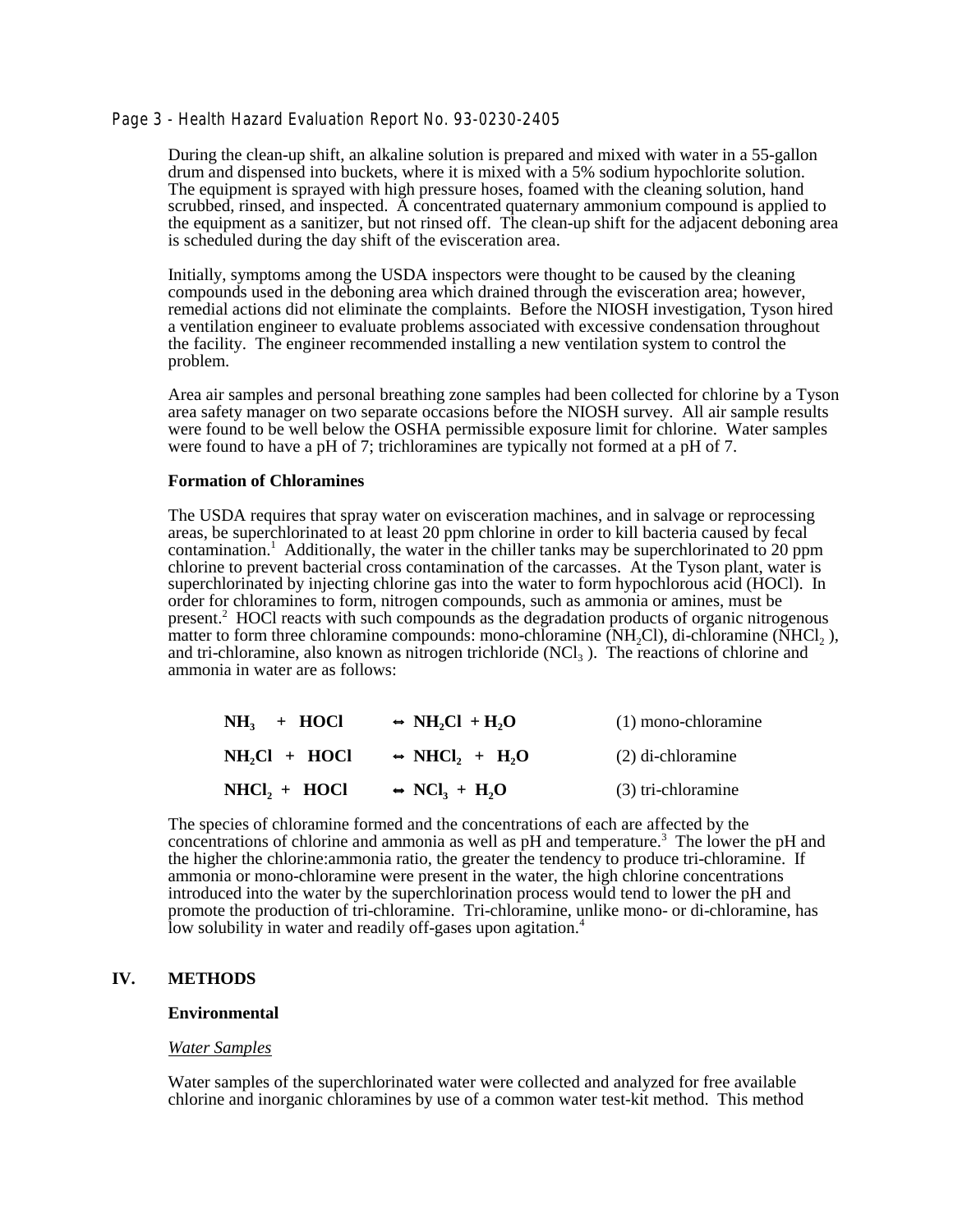# Page 4 - Health Hazard Evaluation Report No. 93-0230-2405

depends on a color reaction between N,N-diethyl-p-phenylenediamine (DPD) and free available chlorine in the water sample; the colored solution is then titrated rapidly with ferric ammonium sulfate to detect the presence of chloramines.<sup>5</sup> The portable water test kit used by the USDA only measures for free and combined chlorine. Because trichloramine is unstable and readily escapes from water, the test method was performed immediately after sample collection. Break periods were sampled more extensively once a pattern was established for peak chlorine concentrations. The pH of the water was also recorded.

#### *Air Samples*

General area air sampling for chlorine was conducted during the day (6 a.m. to 3 p.m.) and night (9 p.m. to 6 a.m.) shifts on February 18th, and during the night shift on February 19th, 1993, (See Figure 1 for sample locations). Three personal breathing zone samples were collected from two inspector's helpers on evisceration lines 1 and 2, and from an employee working in the salvage area during the night shift on February 18th. All samples were collected over the entire shift excluding samples taken during the cleaning shifts. Samples were collected and analyzed according to U.S. Department of Labor, Occupational Safety and Health Administration (OSHA) method ID-101 for chlorine in workplace atmospheres.<sup>6</sup> Sample air was drawn through a 25milliliter (mL) midget fritted-glass bubbler containing 10-15 mL of a 0.1% sulfamic acid solution at a flow rate of 1 liter per minute (LPM) using battery-powered personal sampling pumps. Samples were analyzed using a residual chlorine ion-specific electrode. The minimum detectable concentration for this sample set was 0.01 ppm, based upon an analytical limit of detection of 20 micrograms per sample, and a maximum sample volume of 514 L.

#### *Ventilation*

On February 20, 1993, a Roscoe® Fog Machine (model number 1500) was used in the livereceiving and evisceration areas to observe airflow mixing patterns. The plant was not processing chickens, but all processing machinery and ventilation equipment were operating. Smoke was released into the evisceration area and observed as it flowed into the room supply air, room exhaust air, and ceiling-mounted auxiliary fans located on the evisceration lines. Additionally, smoke was released at the doors of surrounding areas such as the chemical room, deboning or secondary processing area, and the scalding and picking area to verify pressure and windflow relationships between the spaces.

### **Medical**

A NIOSH occupational medicine physician reviewed the OSHA 200 Injury and Illness logs for the plant from 1991 through the site visit date in 1993. The plant health and safety personnel were consulted regarding conditions in the plant and any questions arising from the review of the OSHA 200 logs. Additionally, Department of Labor CA-1 forms for the USDA employees were reviewed. Although the USDA and Tyson workers are located in the same facility, they are administratively distinct and operate under separate employee health systems and personnel guidelines. Confidential medical interviews with the occupational physician were conducted with self-selected Tyson and USDA employees during both site visits. Results of a health survey form conducted by Tyson health and safety personnel for their employees was also reviewed.

During the February site visit, a medical symptom questionnaire was administered to all volunteering Tyson and USDA first and third shift evisceration area employees. These are the two shifts during which chickens are actually processed (the second shift is for cleaning purposes only). Medical interviews conducted during the initial site visit (January 11-12, 1993) assisted in the development of the questionnaire. The questionnaire asked if the employee had experienced, while at work on the day of the survey, any of the 14 symptoms (irritation, nasal congestion, headaches, etc.) previously reported by employees of this and other poultry processing plants.<sup>7</sup> The questionnaire also asked about the frequency of occurrence of these 14 symptoms at work in the building during the four weeks preceding the survey, and whether these symptoms tended to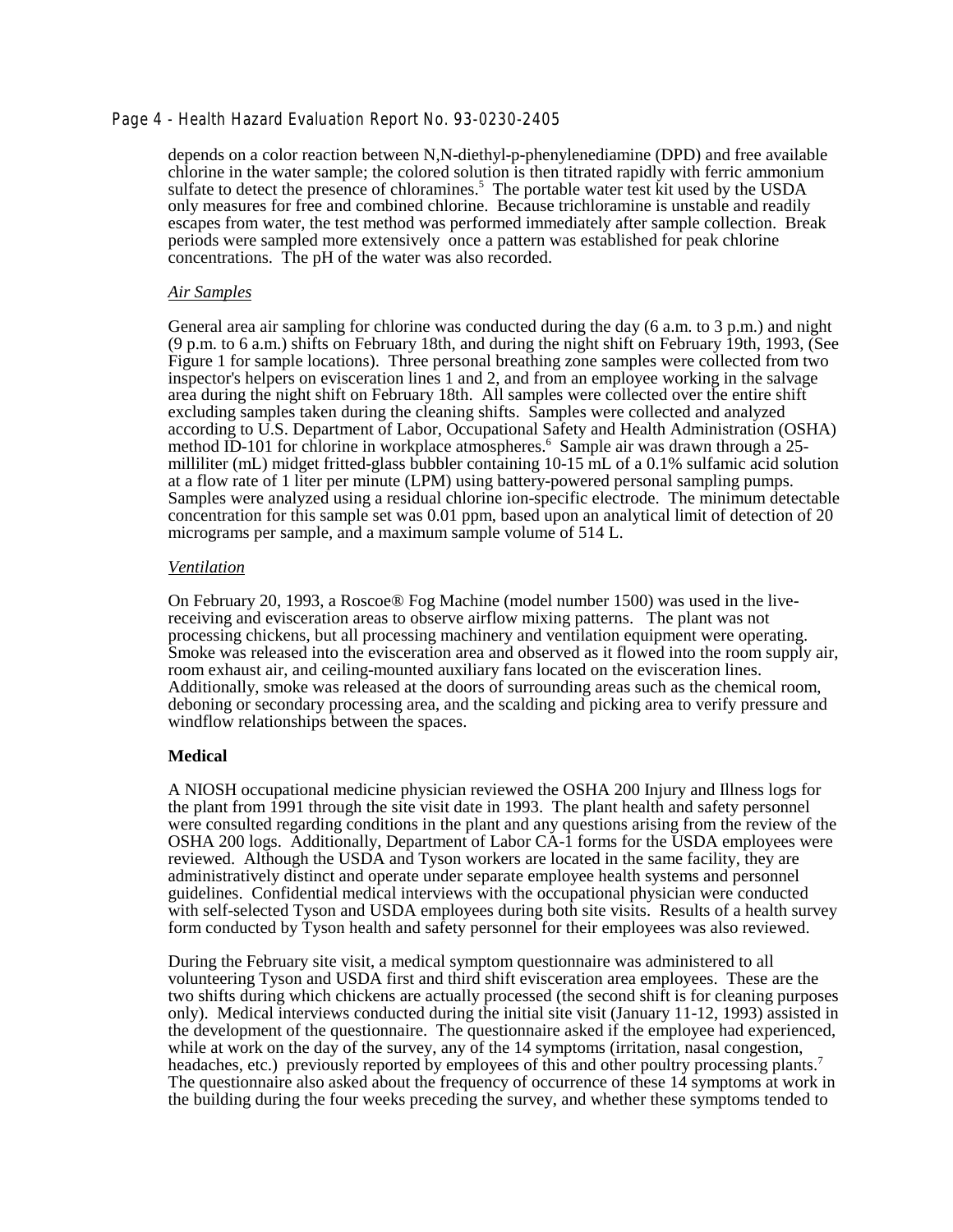### Page 5 - Health Hazard Evaluation Report No. 93-0230-2405

get worse, stay the same, or get better away from work. The final section of the questionnaire asked about environmental comfort (too hot, too cold, unusual odors, etc.) experienced while the employees were working in the building during the four weeks preceding the questionnaire administration.

# **V. EVALUATION CRITERIA**

#### **General Guidelines**

To assess the hazards posed by workplace exposures, NIOSH investigators use a variety of environmental evaluation criteria. These criteria suggest exposure levels which most workers may be exposed for a working lifetime without experiencing adverse health effects. It is important to note that not all workers will be protected from adverse health effects if their exposures are maintained below these occupational health exposure criteria. A small percentage may experience adverse health effects because of individual susceptibility, a pre-existing medical condition, previous exposures, and/or an allergy to a specific product(s). In addition, some hazardous substances may act in combination with other workplace exposures, or with medications or personal habits of the worker (such as smoking, etc.) to produce health effects even if the occupational exposures are controlled to the limit set by the evaluation criterion. These combined effects are often not considered by the chemical specific evaluation criteria.

Evaluation criteria for chemical substances are usually based on the average personal breathing zone exposure to the airborne substance over an entire 8- to 10-hour workday, expressed as a time-weighted average (TWA). Personal exposures are usually expressed in parts per million (ppm), milligrams per cubic meter (mg/m<sup>3</sup>), or micrograms per cubic meter ( $\mu$ g/m<sup>3</sup>). To supplement the 8-hr TWA where there are recognized adverse effects from short-term exposures, some substances have a short-term exposure limit (STEL) for 15-minute peak periods; or a ceiling limit, which is not to be exceeded at any time. Additionally, some chemicals have a "skin" notation to indicate that the substance may be appreciably absorbed through direct contact of the material with the skin and mucous membranes. This may potentially increase the overall exposure and biologic response beyond that expected from inhalation alone.

The primary sources of evaluation criteria for the workplace are: NIOSH Criteria Documents and Recommended Exposure Limits (RELs),<sup>8</sup> the American Conference of Governmental Industrial Hygienists' (ACGIH) Threshold Limit Values (TLVs),<sup>9</sup> and the Occupational Safety and Health Administration (OSHA) Permissible Exposure Limits (PELs).10 These criteria typically change over time as new information on the toxic effects of an agent become available.

The OSHA PELs reflect the economic feasibility of controlling exposures in various industries, public notice and comment, and judicial review; whereas the NIOSH RELs are based primarily on concerns related to the prevention of occupational disease. A recent Court of Appeals decision vacated the OSHA 1989 Air Contaminants Standard in *AFL-CIO v OSHA,* 965F.2d 962 (11th circuit , 1992); therefore, OSHA is now enforcing the previous 1971 standards (listed as Transitional Limits in 29 CFR 1910.1000, Table Z-1-A).11 However, some states which have OSHA-approved State Plans will continue to enforce the more protective 1989 limits. NIOSH encourages employers to use the 1989 PELs or the NIOSH RELs, whichever are lower. Evaluation criteria may change over time as new information on the toxic effects of an agent become available. Thus, it is prudent for an employer to maintain worker exposures well below established occupational health criteria.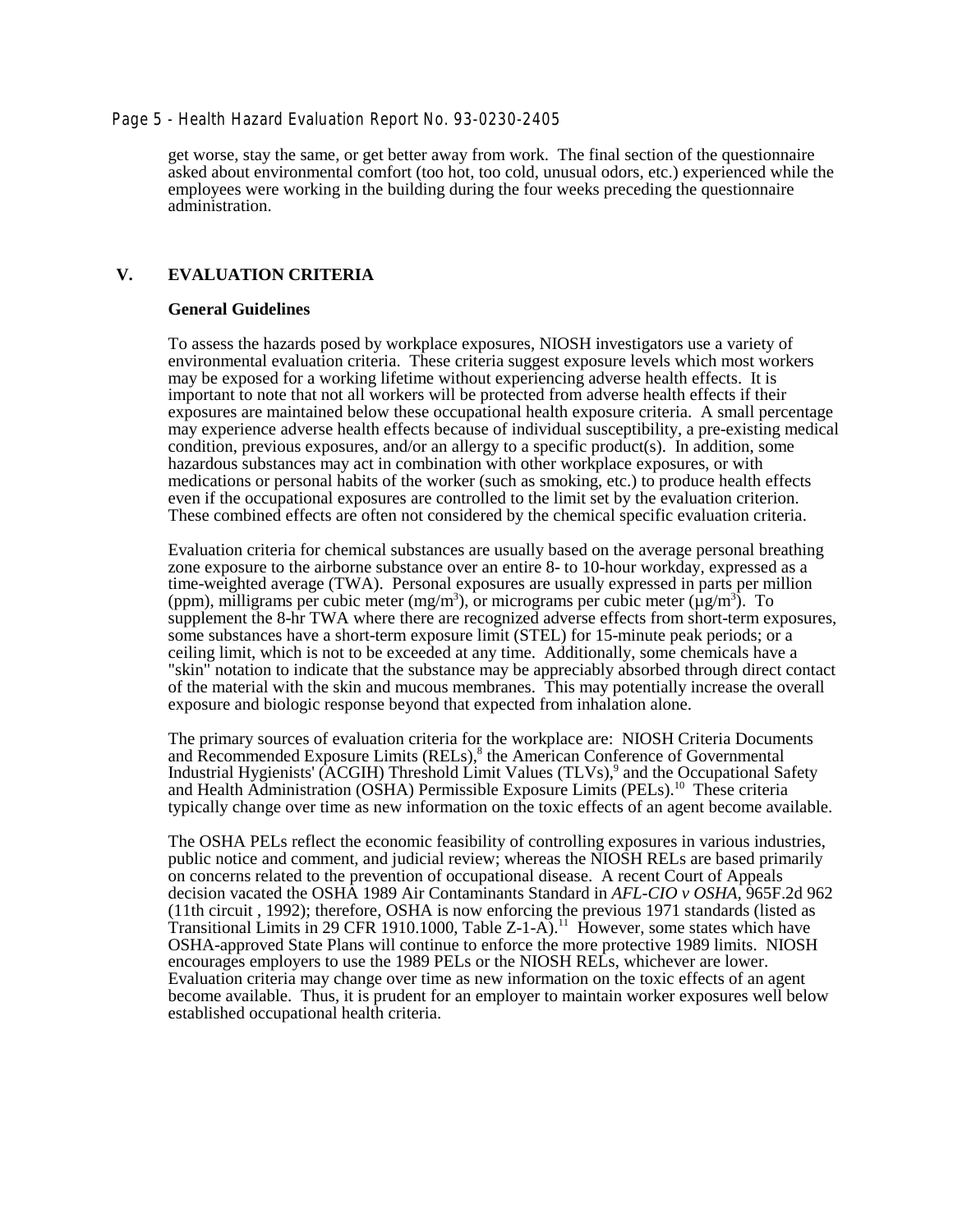# Page 6 - Health Hazard Evaluation Report No. 93-0230-2405

### **Specific Substances**

### *Chlorine*

Chlorine gas is a potent irritant of the eyes, mucous membranes, and skin, and inhalation exposure causes pulmonary irritation.<sup>12</sup> Mild mucous membrane irritation my occur at 0.2 to 16 ppm; eye irritation occurs at 7 to 8 ppm, throat irritation at 15 ppm, and cough at 30 ppm.<sup>13</sup> Other studies have shown that some individuals develop eye irritation, headache, and cough at concentrations as low as 1 to 2 ppm.7

The NIOSH REL, ACGIH TLV, and OSHA PEL for chlorine are all 0.5 ppm TWA, 1 ppm STEL.<sup>3-5</sup> Additionally, the range of reported odor thresholds for chlorine is 0.03 to 3.5 ppm; however, because of olfactory fatigue, and a TWA of 0.5 ppm, odor does not always serve as an adequate warning of over-exposure.<sup>8</sup>

### *Nitrogen Trichloride (Tri-chloramine)*

Nitrogen trichloride is known as a strong irritant and lacrimator (inducer of tears), but little is known of its toxicity.<sup>14</sup> Its odor has been described as smelling like rotting grapefruit or geraniums.<sup>3</sup> The respiratory tract appears to be the primary site of damage in rats exposed to nitrogen trichloride. The effects from exposure to nitrogen trichloride are similar to those observed from other pulmonary irritants. Its acute inhalation toxicity is similar qualitatively and quantitatively to chlorine.<sup>9</sup> The collection of air samples for laboratory analysis is not feasible, since nitrogen trichloride is instable in air. Presently, there are no occupational exposure limits for nitrogen trichloride.

### **VI. MEDICAL RESULTS**

One-hundred-eleven of the 120 (93%) Tyson employees and seven of the nine (78%) USDA employees completed the questionnaire. The median age range of the 50 male and 68 female respondents was thirty to thirty-nine years of age. Fifty-four currently smoked cigarettes, 16 were former smokers, and 48 had never smoked. Respondents had worked in the evisceration area for an average of 4.6 years (range 1 month to 27 years) working an average of 40 hours per week (range 8-45).

The questionnaire results are shown in Table I. The first column of Table I shows the percentage of the 118 respondents who reported the occurrence of symptoms while at work on the day of the survey. Nasal or sinus congestion, sneezing, cough, headache, irritated or strained eyes, and sore or dry throat are the most commonly reported symptoms. These symptoms may all be directly or indirectly related to mucous membrane irritation.

The second column shows the percentage of employees who reported experiencing the respective symptom once a week or more often while at work during the four weeks preceding the survey. With a few exceptions, these symptom prevalences are similar to those for symptoms experienced on the day of the survey.

The third column shows the percentage of employees who reported experiencing the respective symptom once a week or more often while at work during the four weeks preceding the survey and also reported that the symptom tended to get better when they were away from work. This latter criterion has, in some studies of indoor environmental quality, been used to define a "workplace-related" symptom. It is possible that a symptom which does not usually improve when away from the workplace could also be due to conditions at work.

Table II shows results of employee reports regarding environmental conditions at their workstations on the day of the survey and during the four weeks preceding the survey. Column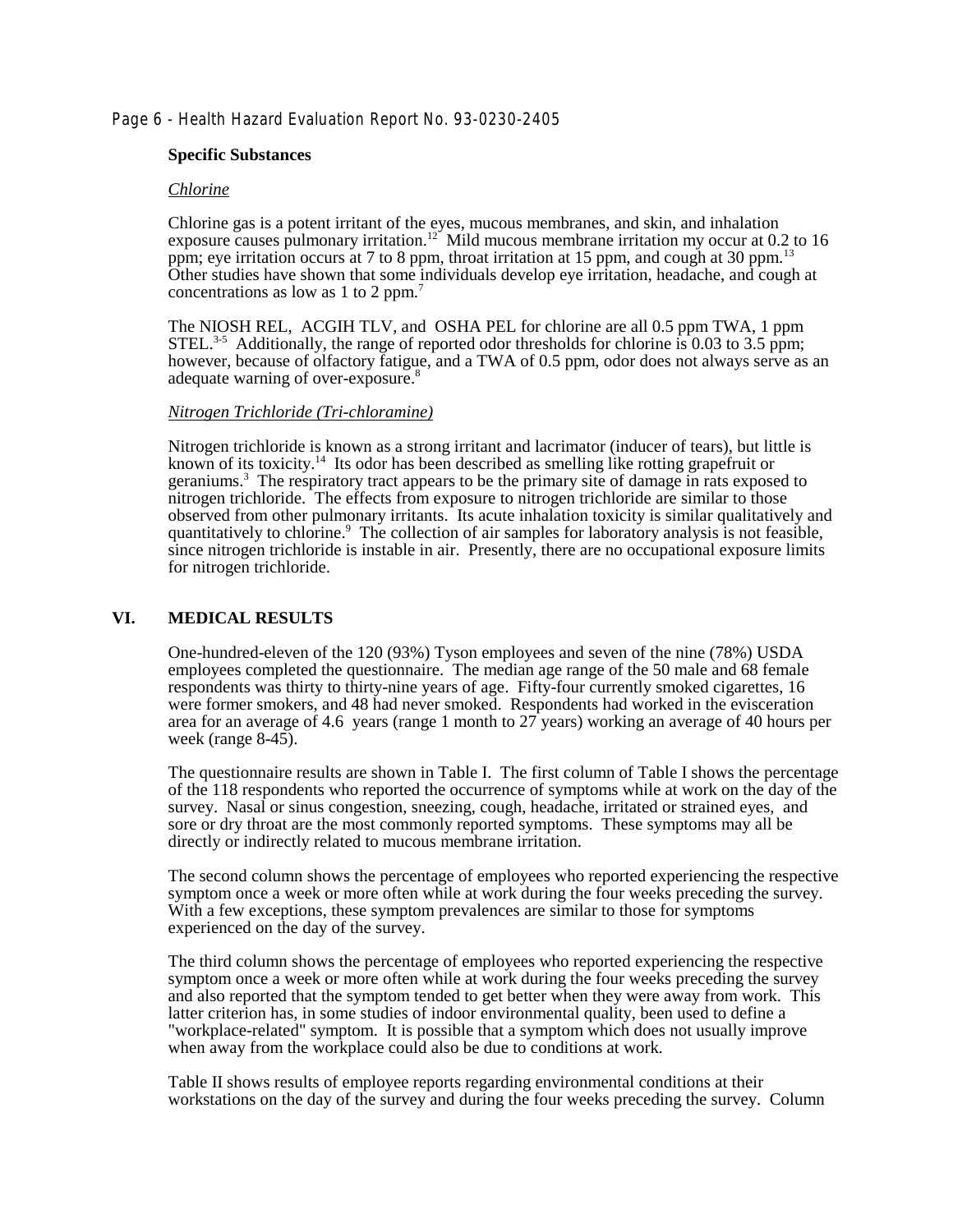### Page 7 - Health Hazard Evaluation Report No. 93-0230-2405

one shows the results for the day of the survey. It shows that 25% of the respondents felt that the work area was too cold during at least part of their workshift, 13% note chemical odors, 11% note other unpleasant odors in the work area, and 20% felt that there were tobacco smoke odors during at least part of their work day.

The second column shows the responses to the questions about environmental comfort conditions experienced in the facility during the four weeks preceding the survey. Adverse environmental conditions (too hot, too cold, odors, etc.) were considered "frequent" if they were reported to occur at work once a week or more often. Column two results are generally somewhat higher than those shown in the first column, which reports the work station environmental conditions experienced during the day of the survey. Forty-five percent of respondents perceived that the temperature was too cold, 21% reported too little air movement, 27% frequently were too hot, 22% thought the air was too humid, 20% noted frequent chemical odors and 21% noted other unpleasant odors.

Additional questionnaire results not listed in the tables include: (a) 80% of the evisceration area employees reported wearin gloves the majority of the time during their work, (b) 88% of the employees in this area feel that the workspace is reasonably or very clean, and (c) only eight percent of the employees reported wearing safety goggles during their work.

# **VII. ENVIRONMENTAL RESULTS**

#### *Water Samples*

Water samples were collected from three locations within the evisceration and inspection area: (1) the superchlorinated water from the salvage area, (2) the superchlorinated water from the chillers, and (3) the superchlorinated water from the evisceration machines. Chloramines were not detected in any of the water samples. The free available chlorine in the superchlorinated water ranged between 19.4 to 68.0 ppm (see Figure 2), and the pH ranged between 5 to 6 during the day and night shifts on February 18.

As mentioned previously, the USDA requires that water on evisceration machines and salvage areas be superchlorinated to at least 20 ppm chlorine, and that water in the chiller tanks, although not required, may also be chlorinated to  $20$  ppm. The results indicate that: (1) the majority of the samples were well above 20 ppm, and  $(2)$  levels were found to be highly variable.

Free chlorine levels peaked during breaks when the water on the processing line was turned off. This variability was consistently found on the evisceration machines and the salvage area. Upon further investigation, it was determined that these two areas are on separate chlorination systems, and the system serving the evisceration machines and salvage areas was not operating properly. The chlorinator operates by injecting chlorine gas into the water based on the water flow. When water flow stops, the regulator valve on the chlorinator should close, however, this did not happen and chlorine was continuously being added to the pipes. Many workers in this area stand very close to the superchlorinated water sprays on the various machines. Therefore, elevated and variable chlorine levels in these water sprays could partially explain why workers are periodically experiencing eye and upper respiratory irritation.

### *Air Monitoring for Chlorine*

Although chlorine in water reached relatively high levels, personal breathing zone and general area air samples for chlorine ranged from  $< 0.01$  ppm to 0.1 ppm, well under the OSHA PEL of 0.5 ppm. Specific sampling results are found in Table 3.

All air sample results are expressed as TWAs for approximate eight-hour sampling periods. These long-term air sample results do not preclude occasional short-term peaks of chlorine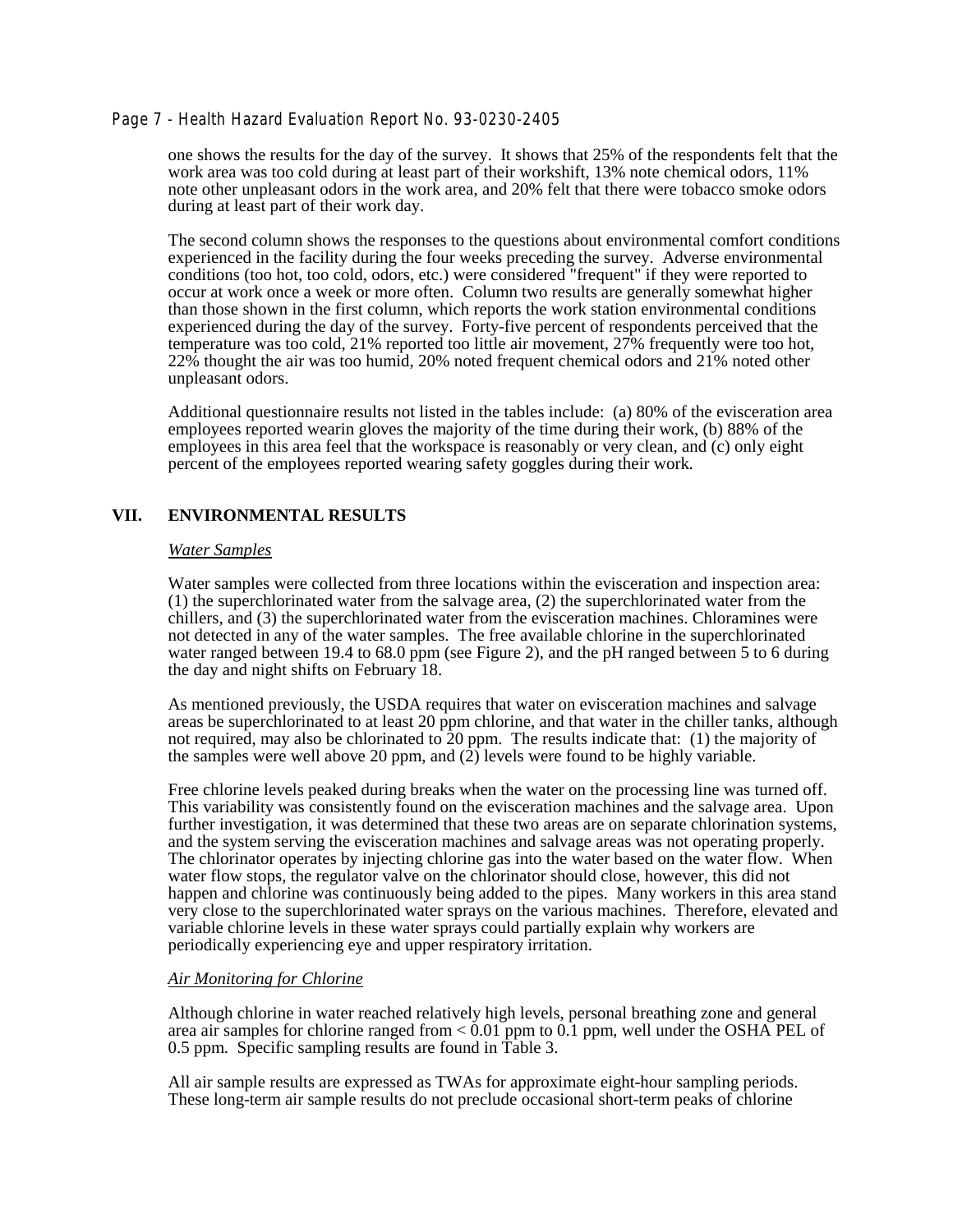### Page 8 - Health Hazard Evaluation Report No. 93-0230-2405

greater than 0.5 ppm. Since the high chlorine concentrations in water occurred sporadically, and apparently only during 30-minute break periods, it would have been necessary to conduct shortterm sampling during the breaks to measure peak levels.

#### *Ventilation*

The ventilation system brings in filtered air from the roof and distributes it to the evisceration area through five supply diffusers located at the ceiling (approximately 15 feet above floor level). The system is designed to deliver a total of 50,000 cubic feet per minute (CFM), however, the system had not been balanced since being installed, and one of the air intakes on the roof was found to be blocked by cardboard. Air is exhausted from this large room through nine exhaust grilles located in the picking and scalding room. There were several suspended ceiling fans located throughout the area which were pointed in various directions to provide additional cooling to the workers. Depending on air supply demand, the ventilation system is reportedly shut down over the weekend and generally started on Sunday afternoon, a few hours before employees report for work. Several employees reported that they have noticed stronger chlorine odors on the Sunday night shift which may be attributed to the shut down of the ventilation system over the weekend thus allowing for air contaminants to buildup.

Temperature and relative humidity measurements were typically around 70 degrees Fahrenheit and 70 percent, respectively. Results of the smoke released in the room showed that the general air flow pattern in the evisceration area was for air to move slowly from the evisceration machines, down the processing lines where the majority of workers are located, and into the northeast corner of the room by the sizing area (see Figure 1). Thus the primary airflow was moving in the opposite direction of the intended exhaust flow. On the evisceration lines, the ceiling-mounted auxiliary fans caused very turbulent air flow patterns. A portion of the smoke released at floor level by the evisceration lines drifted toward the ceiling where the supply diffusers were located. These diffusers seemed to be supplying very little, if any, air to the work areas, since the smoke became very stagnant. Another area where there was little air movement was in the southeast corner. The wash-out section of evisceration lines one and two is located in this area. It aerosolizes a large amount of superchlorinated water (this area happened to have the highest air concentration for chlorine). The only air (smoke) which was observed being exhausted from the evisceration and inspection area was that in the immediate vicinity of the picking and scalding room, where the exhaust fans are located. The location and the operational status of the exhaust fans were found to be inadequate for the removal of air from the adjacent evisceration and inspection area. Additional problems which make proper ventilation difficult in this area is the amount of turbulence created by auxiliary fans, employees and equipment, and the thermal gradients which are created by the use of both heated and chilled water in close proximity to one another.

Very little air movement was found in the chemical storage room. A small exhaust fan is located in the southwest corner of the room; however, due to the small size of the fan and its location, sufficient exhaust was not being provided for the space. The chemical mixing room was found to be under positive pressure, thereby allowing air to leak into the salvage area where the drain is located. This room had two exhaust fans; one fan was located in the ceiling and the other fan was located in the south wall. Neither of the fans were operational, and both had cardboard taped over them.

#### *Other Observations*

Several employees on the clean-up shifts were not wearing safety goggles. Additionally, employees were observed smoking in the deboning area during clean-up, although smoking is supposedly prohibited.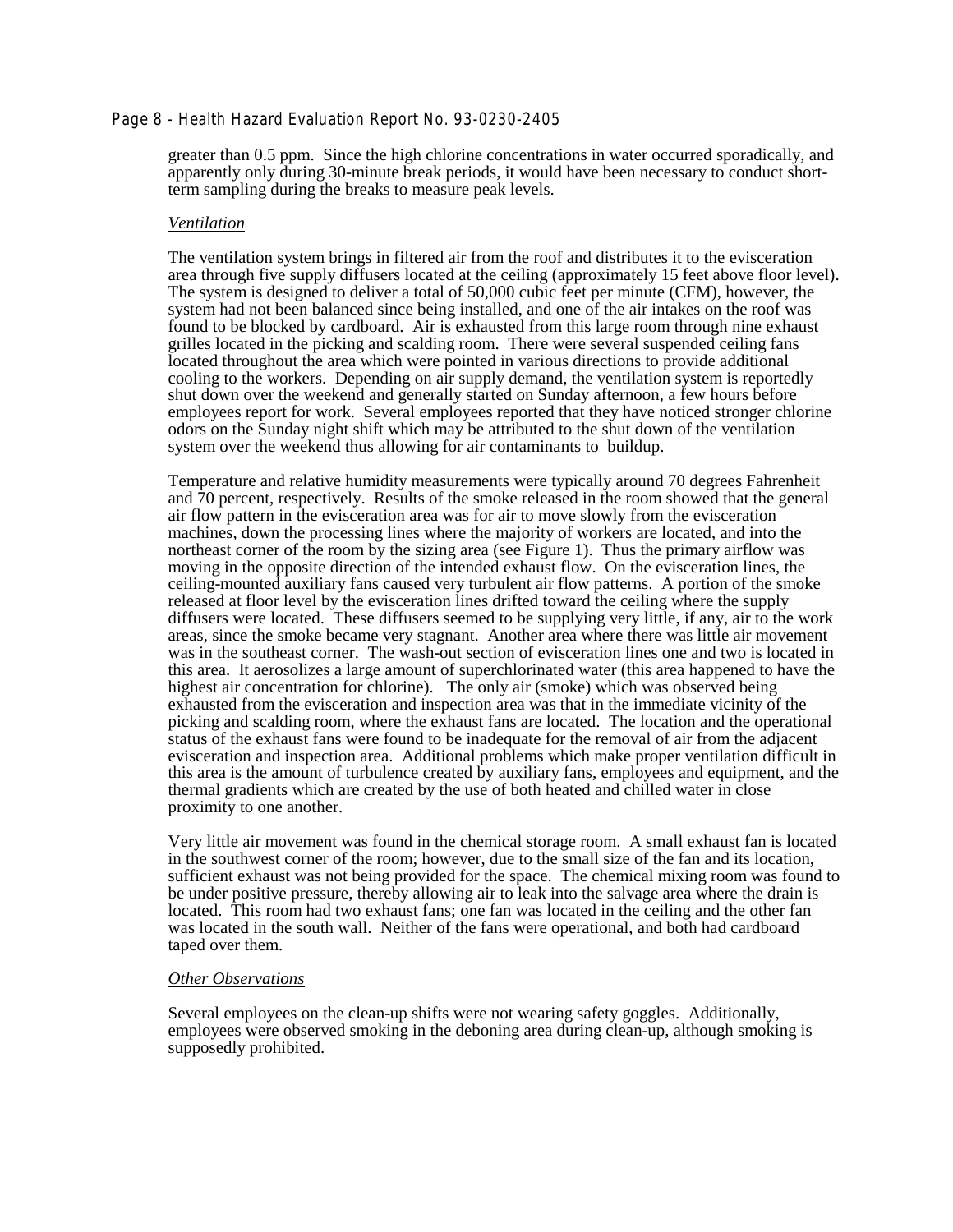# **VIII. CONCLUSIONS**

During this investigation, NIOSH investigators found mucous membrane irritative symptoms in employees working in the evisceration area of this plant. Chlorine was the only potential causative exposure identified. Elevated chlorine levels detected in the water sprays may partially explain these irritative symptoms. Recommendations for engineering controls, administrative controls, and medical management are presented below.

# **IX. RECOMMENDATIONS**

- 1. To reduce employee exposure to chlorine, the variability of the chlorine concentration in the superchlorinated water spray should be reduced. The chlorine concentration should be closely monitored and concentrations should remain close to 20 ppm.
- 2. If problems should continue to occur with the operation of the chlorinator, another chlorination method should be considered. One method frequently used at other poultry plants is a drip system for hypochlorite. Symptoms were greatly reduced at one particular plant when they switched to this system from a chlorine injection system. Chlorine levels were hard to control and levels were found to be too high with the chlorine injection system.7
- 3. Source containment could be achieved around the evisceration machines in order to reduce the amount of water spray entering the work environment. This control measure was used in one plant where a clear, plastic curtain was placed around the machine and local exhaust ventilation was installed. This allowed the machine's operation to be observed; however, maintenance activities were restricted.15
- 4. The cardboard covering the air intake should be removed in order to provide fresh air to the evaluated area. Additionally, the cardboard covering the exhaust fans in the chemical mixing room should be removed, and the fans should be brought to operational status.
- 5. A mechanical engineering firm should be consulted to determine the type of ventilation system needed to  $(1)$  remove condensate from the area, and  $(2)$  provide a sufficient number of air changes per hour and proper airflow mixing. Presently, air is inadequately distributed and exhausted from the work area, thereby preventing efficient dilution and removal of air contaminants. All ceiling-mounted auxiliary fans should be pointed in the same direction to facilitate air flow movement towards the exhaust and to decrease turbulent air flows. Ventilation systems, which have proven to be effective at other plants, should be investigated.
- 6. A written preventive maintenance schedule should be implemented in consultation with the manufacturers of the ventilation equipment. All preventive maintenance activities should be documented for the air handling units.
- 7. The mixing and application of cleaners should be monitored by management. Cleaning solutions should be thoroughly rinsed off surfaces to prevent the buildup of residues on the machinery. Since the components of the cleaning agents are eye irritants, safety goggles should be worn by all employees during the mixing and application of the chemicals.
- 8. The drain in the chemical room should be separated from the drains on the process line, as was done in the deboning area.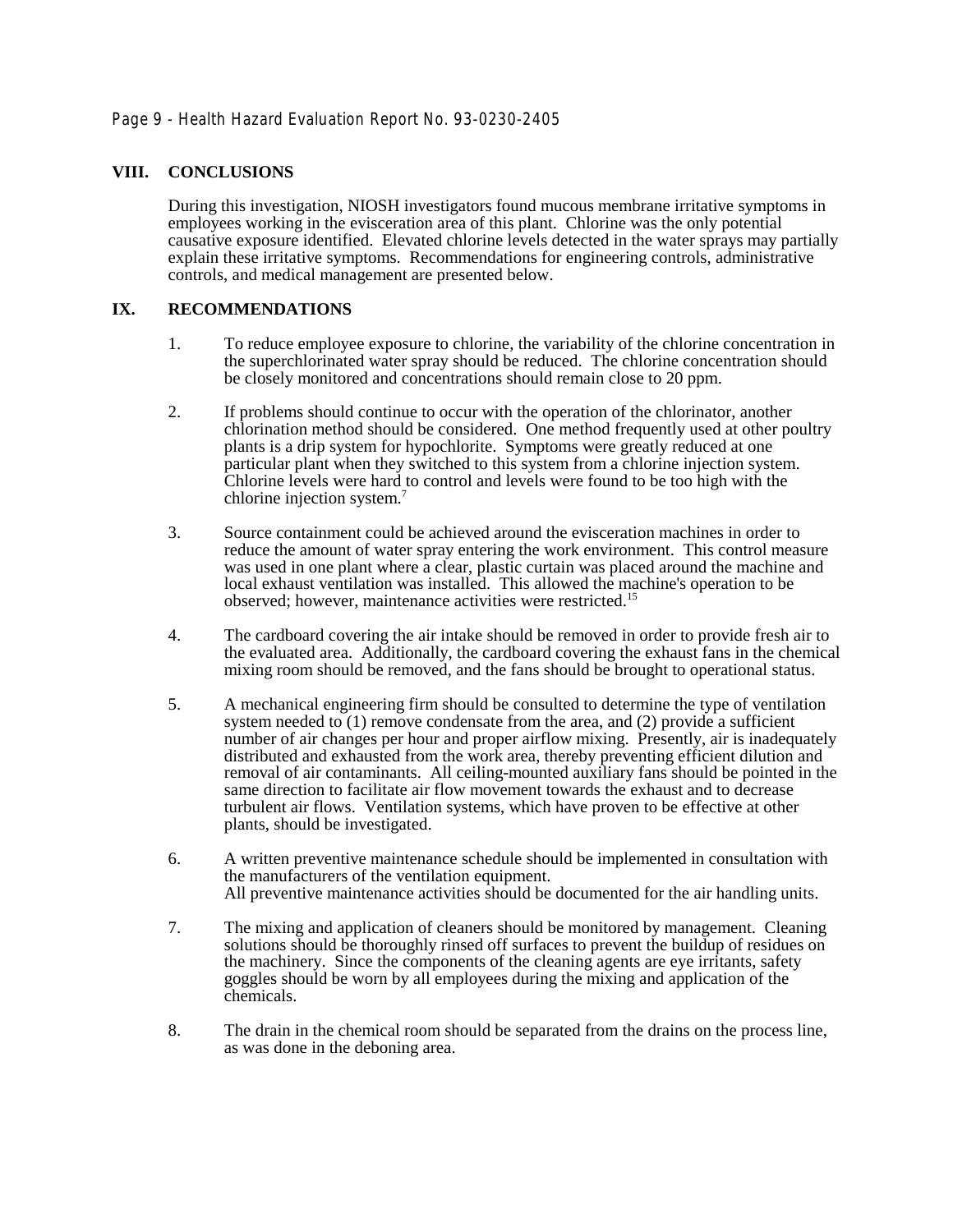# Page 10 - Health Hazard Evaluation Report No. 93-0230-2405

- 9. Employees on the clean-up crew should be trained regarding the use of ammonia-based compounds in conjunction with sodium hypochlorite. Although these two compounds are not purposely mixed together, if a spill were to occur, or waste cleaning compounds were mixed together, chloramines could be produced. Several cases have been documented when solutions of ammonia and sodium hypochlorite were mixed and chloramines were formed which, when inhaled, resulted in acute toxic pneumonitis.<sup>16,17</sup>
- 10. NIOSH recommends that the use of tobacco products be curtailed in situations where employees may be exposed to chemical substances which may interact with tobacco products and where non-smoking workers may be exposed to side-stream cigarette smoke. The best method for controlling worker exposure to tobacco smoke is to eliminate smoking from the workplace. Until this is achieved, smoking should be restricted to areas outside of the plant or to a designated smoking room which is not used for other purposes and which has additional dedicated ventilation. The air from this smoking area should be exhausted directly to the outside and not recirculated within the building. $1$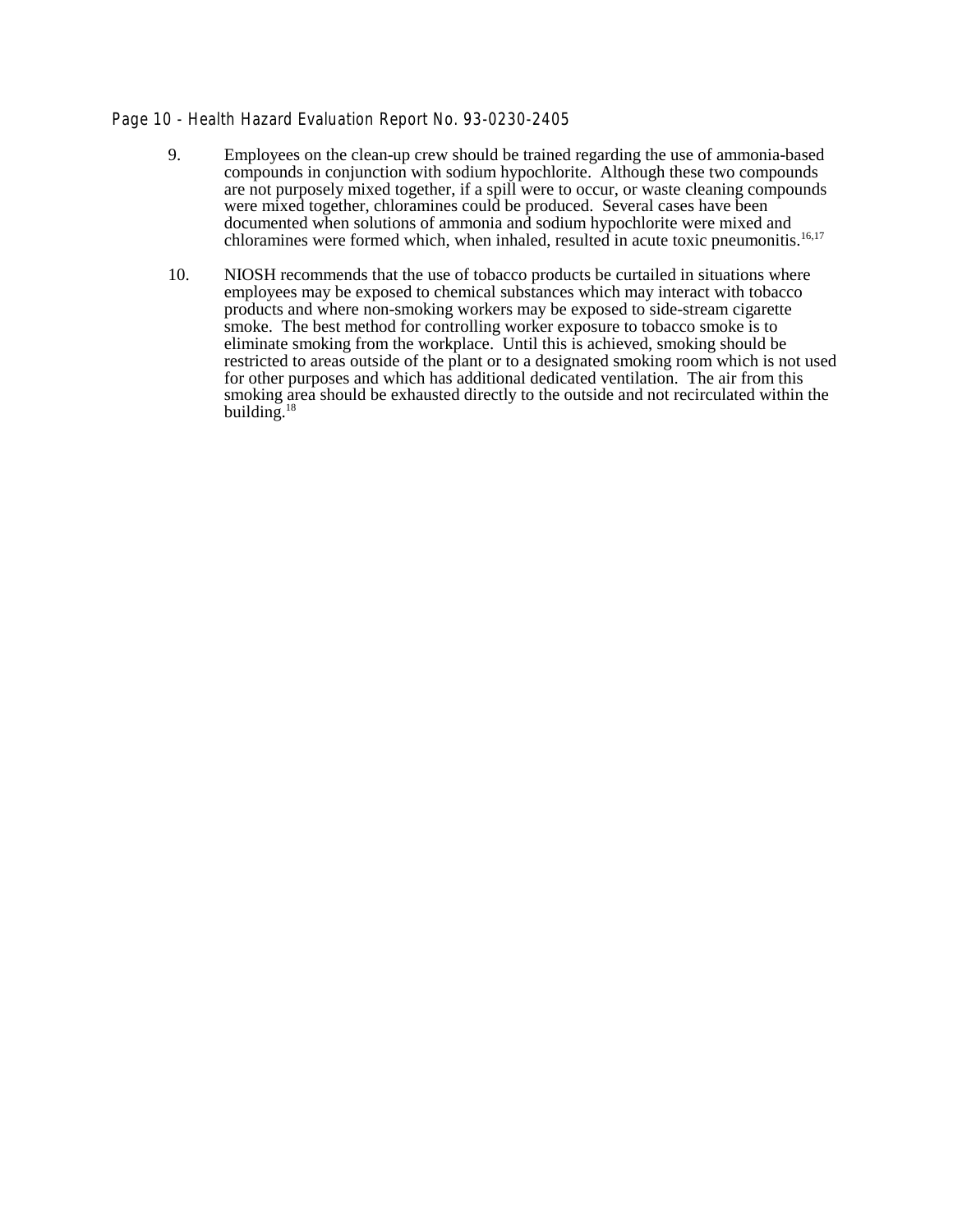# Page 11 - Health Hazard Evaluation Report No. 93-0230-2405

# **X. REFERENCES**

- 1. USDA [1989]. Guidelines for sanitizing of automatic poultry eviscerating equipment. Food Safety Inspection Service Directive No. 11,220.2, Supplement to Publication MPI-2, Accepted Meat and Poultry Equipment, U.S. Dept. of Agriculture, Washington, D.C., February 23.
- 2. Palin AT [1977]. Water disinfection -- chemical aspects and analytical control. Chapter 4 in Disinfection - Water and Wastewater, edited by Johnson, J., Ann Arbor Science Publishers, Ann Arbor, MI, pp. 67-89.
- 3. Segna LA [1988]. Nitrogen trichloride summary. Reston, VA: Applied Environmental Health and Safety Inc. USDA Contract No. 53-3A84-7-09 Draft Report.
- 4. Williams, D [1949]. Elimination of Nitrogen Trichloride. J Amer Water Works Assoc. 41:248-254.
- 5. APHA, AWWA, WPCF [1985]. Standard methods for the examination of water and wastewater, 16th Edition. American Public Health Association, American Water Works Association, and Water Pollution Control Federation. APHA, 1015 Eighteenth Street, N.W., Washington, D.C.
- 6. OSHA [1991]. Chlorine in workplace atmospheres. OSHA method ID-101. Rev 1991. Salt Lake City, UT: Occupational Safety and Health Administration, Technical Center, Division of Physical Measurements and Inorganic Analysis.
- 7. NIOSH [1988]. Hazard Evaluation and Technical Assistance report: Columbia Farms Poultry Plant, Columbia SC. Morgantown, WV: U.S. Department of Health and Human Services, Public Health Service, Centers for Disease Control, National Institute for Occupational Safety and Health, NIOSH Report No. 87-110.
- 8. CDC [1988]. NIOSH recommendations for occupational safety and health standards 1988. Atlanta, GA: U.S. Department of Health and Human Services, Public Health Service, Centers for Disease Control, National Institute for Occupational Safety and Health. MMWR 37(suppl S-7):1-29.
- 9. ACGIH [1993]. Threshold limit values for chemical substances and physical agents and biological exposure indices for 1993-1994. Cincinnati, OH: American Conference of Governmental Industrial Hygienists.
- 10. 58 Fed. Reg. 124 [1993]. Occupational Safety and Health Administration: air contaminants, final rule. (To be codified at 29 CFR, Part 1910.1000).
- 11. Code of Federal Regulations [1992]. OSHA Table Z-1, air contaminants-permissible exposure limits. 29 CFR, Part 1910.1000. Washington, DC: U.S. Government Printing Office, Federal Register.
- 12. Hathaway GJ, Proctor NH, Hughes JP, Fischman ML [1991]. Proctor and Hughes' chemical hazards of the workplace. 3rd ed. New York, NY: Van Nostrand Reinhold, pp. 152-154.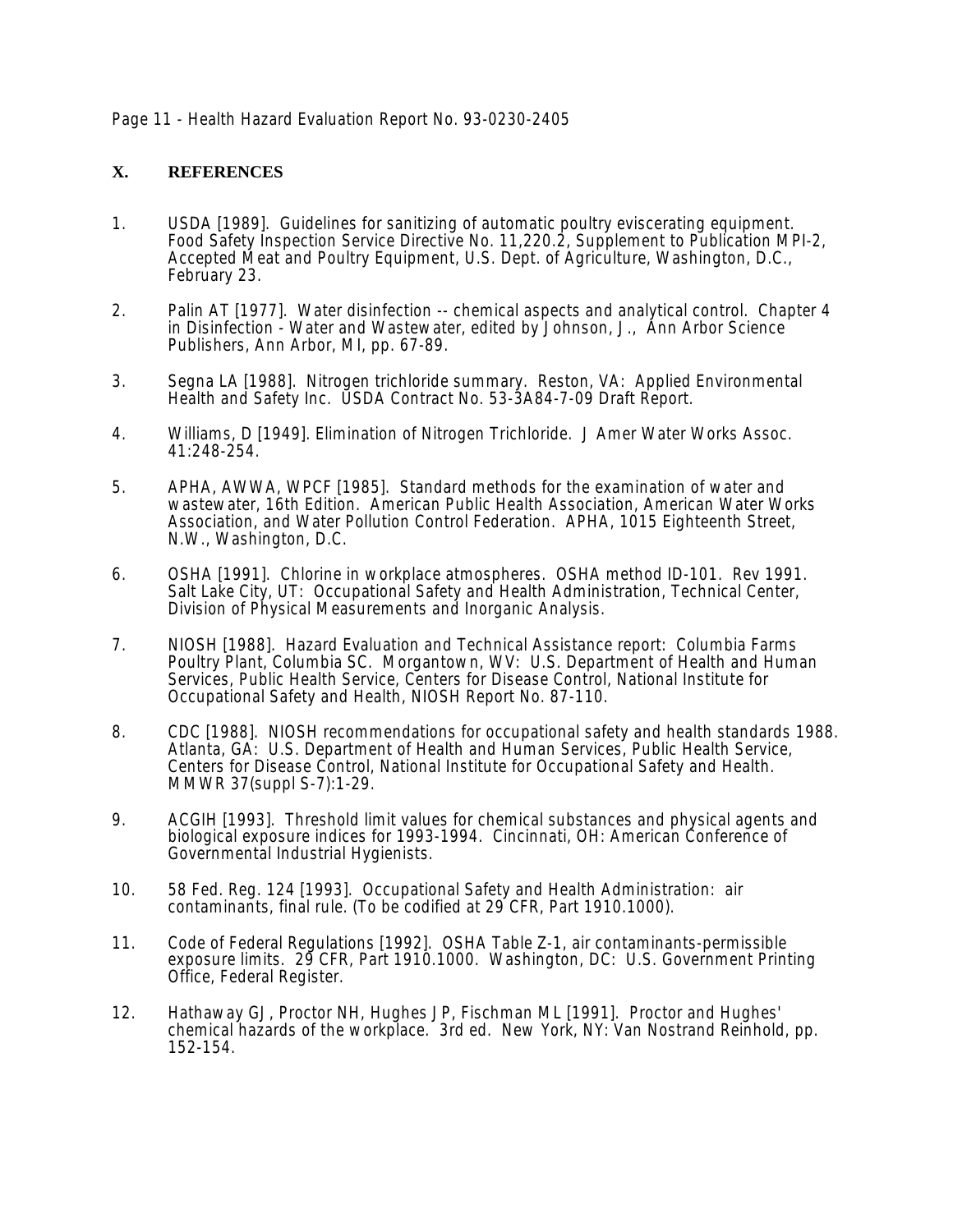### Page 12 - Health Hazard Evaluation Report No. 93-0230-2405

- 13. NAS [1976]. Committee on medical and biological effects of environmental pollutants, national research council: chlorine and hydrogen chloride. Washington, DC: National Academy of Sciences, pp. 116-123.
- 14. Barbee SJ, Thackara JW, Rinehart WE [1983]. Acute inhalation toxicology of nitrogen trichloride. Am Ind Hyg Assoc J 44:145-146.
- 15. Anderson D [1969]. Report on a Study of Atmospheric Chlorine Concentrations at West Central Turkeys, Incorporated, Pelican Rapids, MN. Minnesota Department of Health, Division of Environmental Health, Section of Industrial Hygiene, Minneapolis, Minnesota.
- 16. Gapany-Gapanavicius M, Holho M, and Tirosh M [1982]. Chloramine-induced pneumonitis from mixing household cleaning agents. Brit Med J 285:1086.
- 17. Reisz GR and Gammon RS [1986]. Toxic pneumonitis from mixing household cleaners. Chest 89(1):49-52.
- 18. NIOSH [1991]. Current Intelligence Bulletin 54: Environmental Tobacco Smoke in the Workplace, Lung Cancer and Other Health Effects. Cincinnati, OH: U.S. Department of Health and Human Services, National Institute for Occupational Safety and Health, DHHS Publication No. 91-108.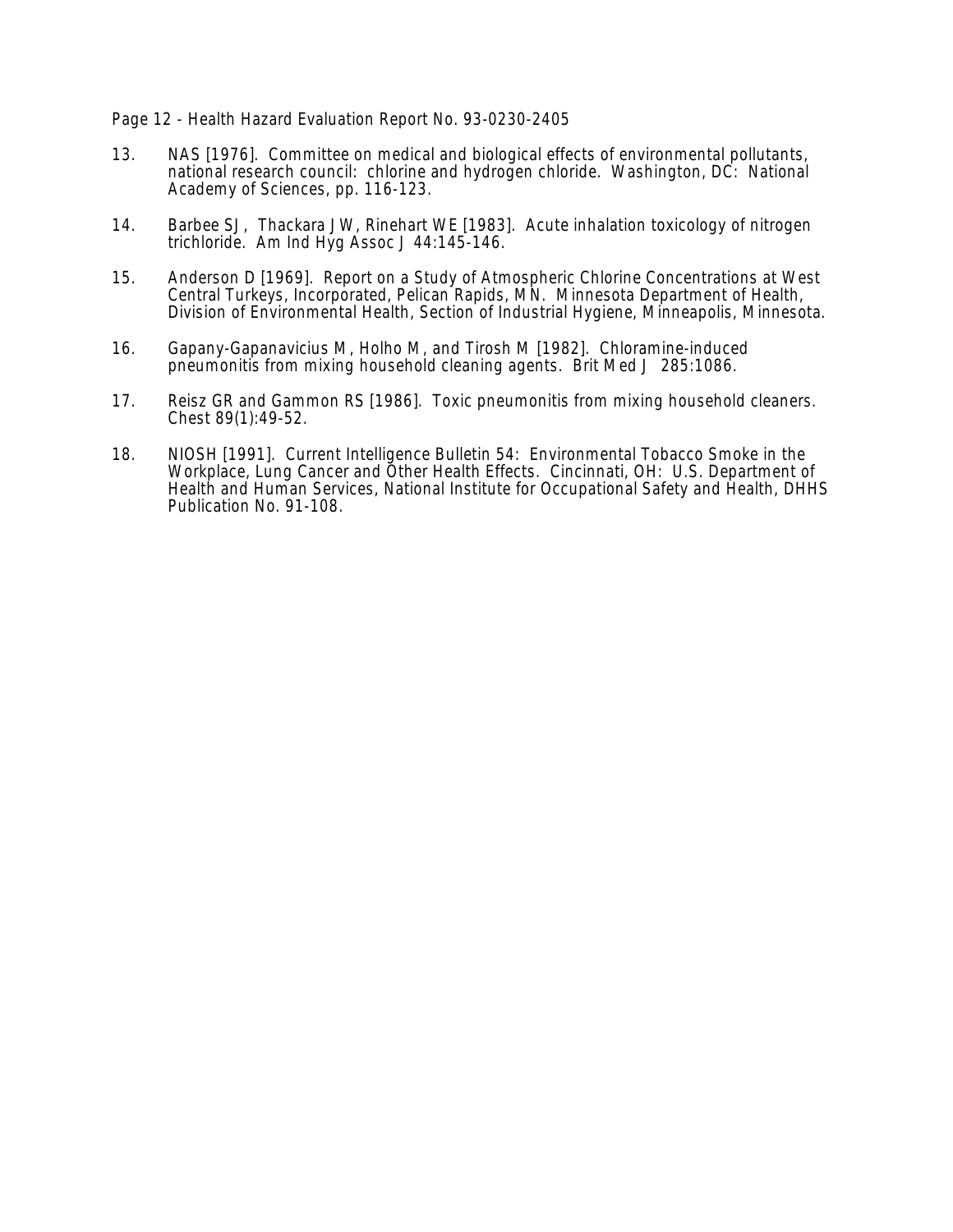Page 13 - Health Hazard Evaluation Report No. 93-0230-2405

# **XI. AUTHORSHIP AND ACKNOWLEDGEMENTS**

| Report Prepared by:         | Michael G. Parker, DO, MSPH<br>Medical Officer<br><b>Medical Section</b>                                                                  |  |
|-----------------------------|-------------------------------------------------------------------------------------------------------------------------------------------|--|
|                             | Angela M. Weber, MS<br><b>Industrial Hygienist</b><br><b>Industrial Hygiene Section</b>                                                   |  |
| <b>Report Formatted by:</b> | Elaine Moore<br><b>Office Automation Assistant</b><br><b>Medical Section</b>                                                              |  |
| Originating Office:         | <b>Hazard Evaluations and Technical</b><br>Assistance Branch<br>Division of Surveillance, Hazard<br><b>Evaluations, and Field Studies</b> |  |

# **XII. DISTRIBUTION AND AVAILABILITY OF REPORT**

Copies of this report may be freely reproduced and are not copyrighted. Single copies of this report will be available for a period of 90 days from the date of this report from NIOSH Publications Office, 4676 Columbia Parkway, Cincinnati, Ohio 45226. To expedite your request, include a self-addressed mailing label along with your written request. After this time, copies may be purchased from the National Technical Information Service (NTIS), 5285 Port Royal Road, Springfield, Virginia 22161. Information regarding the NTIS stock number may be obtained from the NIOSH Publications Office at the Cincinnati address.

Copies of this report have been sent to:

- 1. Tyson Foods, Incorporated
- 2. USDA Supervisory Veterinary Medical Officer
- 3. OSHA, Region VI

For the purpose of informing affected employees, copies of this report shall be posted by the employer in a prominent place accessible to the employees for a period of 30 calendar days.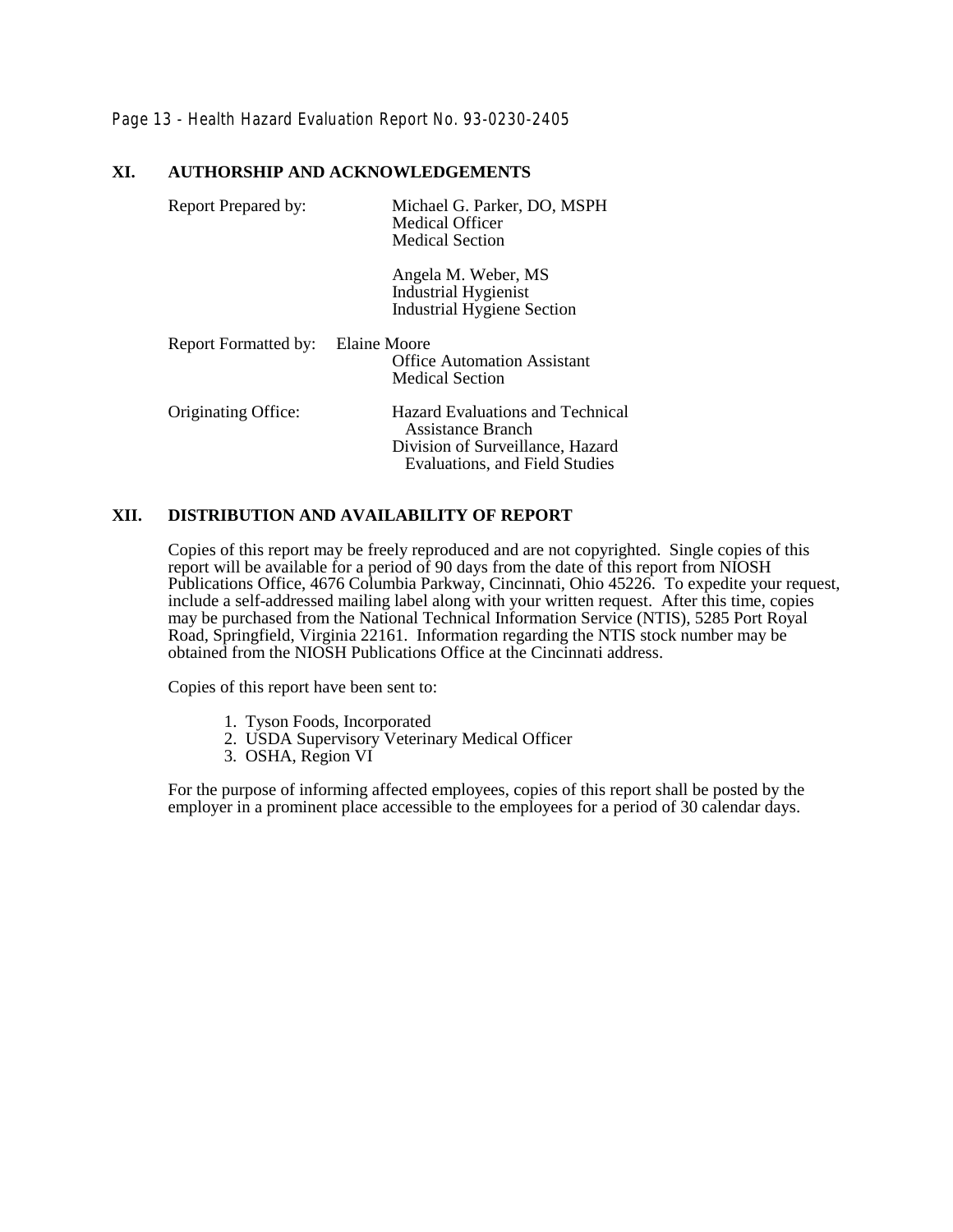# **Table I**

#### **Symptoms Experienced At Work Tyson Foods Monett, Missouri HETA 93-0230**

| <b>Symptoms</b><br><b>Of</b><br>118<br><b>Workers</b> | <b>Experienced</b><br>on Days of<br><b>Survey While</b><br>at Work | <b>Frequently</b><br><b>Experienced</b><br><b>Last 4 Weeks</b><br><b>While at Work</b> | <b>Have Frequent</b><br><b>Symptoms That</b><br><b>Improve When</b><br><b>Away from Work</b> |
|-------------------------------------------------------|--------------------------------------------------------------------|----------------------------------------------------------------------------------------|----------------------------------------------------------------------------------------------|
| Dry, itching, or<br>irritated eyes                    | 21%                                                                | 19%                                                                                    | 28%                                                                                          |
| Wheezing                                              | 6%                                                                 | 7%                                                                                     | 10%                                                                                          |
| Headache                                              | 21%                                                                | 19%                                                                                    | 26%                                                                                          |
| Sore throat or dry throat                             | 21%                                                                | 18%                                                                                    | 24%                                                                                          |
| Unusual tiredness,<br>fatigue, or drowsiness          | 13%                                                                | 20%                                                                                    | 14%                                                                                          |
| Chest tightness                                       | 7%                                                                 | 6%                                                                                     | 10%                                                                                          |
| Stuffy or runny nose, or<br>sinus congestion          | 43%                                                                | 36%                                                                                    | 30%                                                                                          |
| Cough                                                 | 23%                                                                | 23%                                                                                    | 19%                                                                                          |
| Tired or strained eyes                                | 21%                                                                | 22%                                                                                    | 19%                                                                                          |
| Difficulty remembering<br>things or concentrating     | 5%                                                                 | 8%                                                                                     | 7%                                                                                           |
| Sneezing                                              | 19%                                                                | 27%                                                                                    | 32%                                                                                          |
| Dizziness or<br>lightheadedness                       | 2%                                                                 | 4%                                                                                     | 9%                                                                                           |
| Shortness of breath                                   | 3%                                                                 | 4%                                                                                     | 7%                                                                                           |
| Hoarseness or<br>loss of voice                        | 6%                                                                 | 8%                                                                                     | 8%                                                                                           |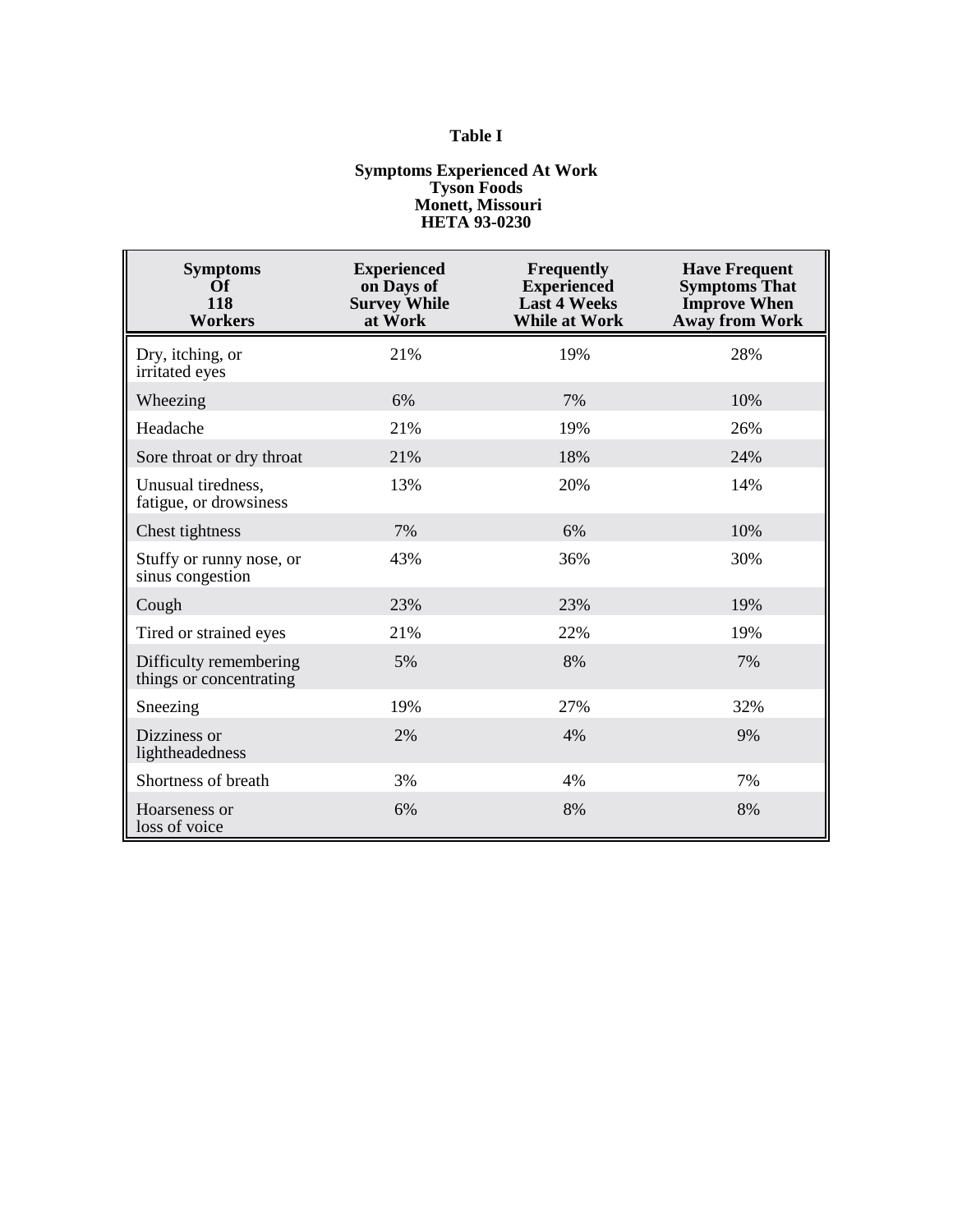# **Table II**

#### **Description Of Workplace Conditions Tyson Foods Monett, Missouri HETA 93-0230**

| <b>Environmental Conditions</b>                                        | <b>Experienced</b><br>at Work During Days of<br>the Survey<br>118 Workers | <b>Frequently Experienced</b><br>While at Work<br><b>During Previous 4 Weeks</b><br>118 Workers |
|------------------------------------------------------------------------|---------------------------------------------------------------------------|-------------------------------------------------------------------------------------------------|
| Too much air movement                                                  | 11%                                                                       | 14%                                                                                             |
| Too little air movement                                                | 10%                                                                       | 21%                                                                                             |
| Temperature too hot                                                    | 11%                                                                       | 27%                                                                                             |
| Temperature too cold                                                   | 25%                                                                       | 45%                                                                                             |
| Air too humid                                                          | 10%                                                                       | 22%                                                                                             |
| Air too dry                                                            | 3%                                                                        | 8%                                                                                              |
| Tobacco smoke odors                                                    | 20%                                                                       | 21%                                                                                             |
| Chemical odors<br>(e.g., chlorine, cleaning fluids,<br>ammonia,        | 13%                                                                       | 20%                                                                                             |
| Other unpleasant odors<br>(e.g., body odor, food odor,<br>animal odor) | 11%                                                                       | 21%                                                                                             |